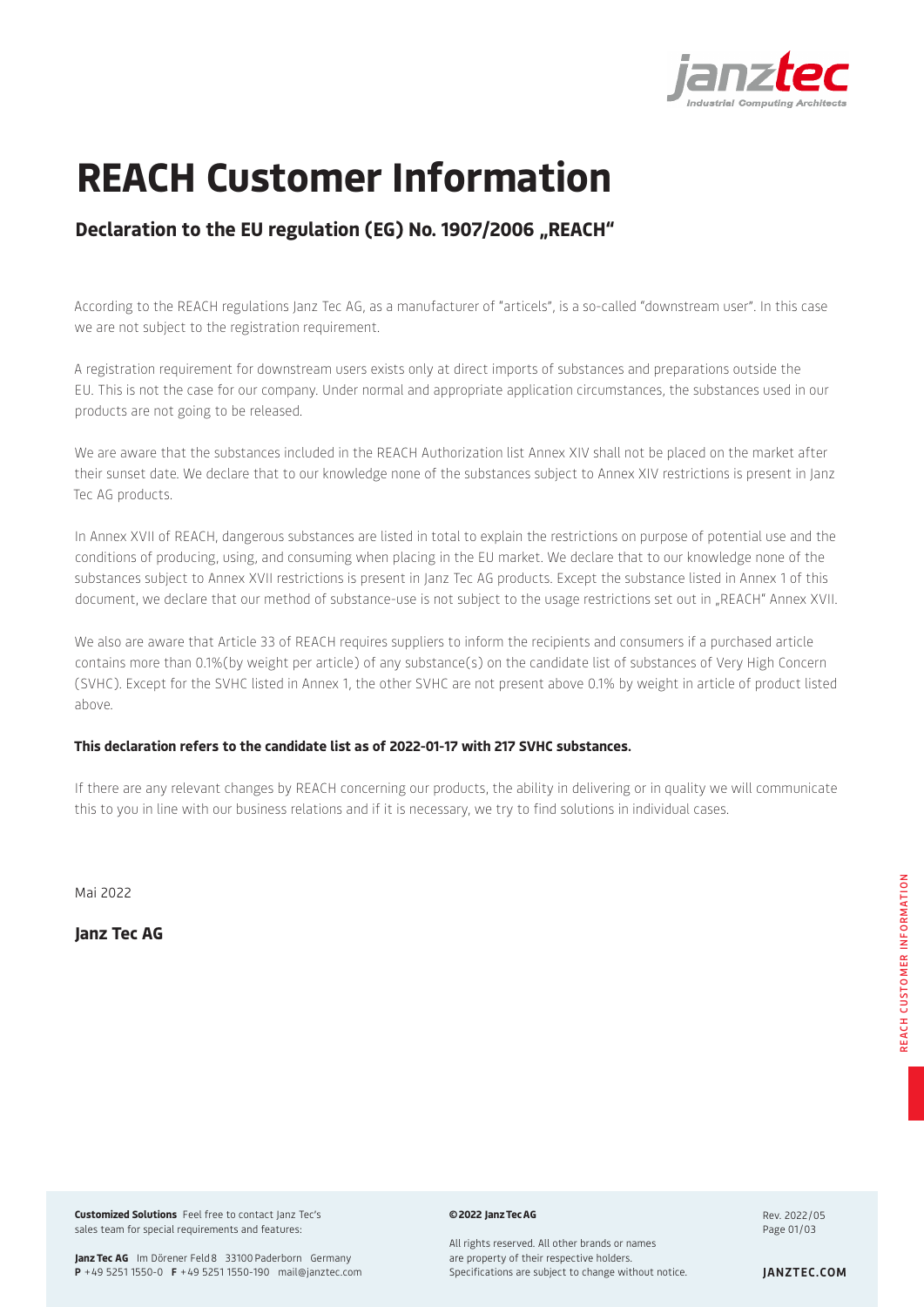

| Date of<br><b>ECHA</b><br>inclusion | <b>Substance</b>                                              | <b>CAS Number</b> | <b>EC Number</b> | <b>Typical Use</b>                                                                                   |
|-------------------------------------|---------------------------------------------------------------|-------------------|------------------|------------------------------------------------------------------------------------------------------|
| 2012/06/18                          | 1,2-dimethoxyethane; ethylene glycol<br>dimethyl              | $110 - 71 - 4$    | 203-794-9        | Battery (Coin Cells)                                                                                 |
| 2012/12/19                          | Lead monoxide (lead oxide)                                    | 1317-36-8         | 215-267-0        | The Products are RoHS<br>Compliant with Exemp-<br>tion $7(c)$ -l                                     |
| 2012/12/19                          | Lead titanium trioxide                                        | 12060-00-3        | 235-038-9        | The Products are RoHS<br>Compliant with Exemp-<br>tion 7(c)-I; 7(c)-II                               |
| 2017/1/12                           | 4,4'-isopropylidenediphenol (Bisphenol<br>A; BPA)             | $80 - 05 - 7$     | 201-245-8        | SDRAM; RAM Module;<br>HDD; SSD                                                                       |
| 2018/6/27                           | Lead                                                          | 7439-92-1         | 231-100-4        | The Product are RoHS<br>Compliant with Exemp-<br>tion $6(a)$ ; $6(b)$ ; $6(c)$ ;<br>7(a); 7(c)-I; 15 |
| 2012/12/10                          | Lead titanium zirconium oxide                                 | 12626-81-2        | 235-727-4        | HDD; SSD                                                                                             |
| 2011/06/20                          | 1-Methyl-2-pyrrolidone                                        | 872-50-4          | 212-828-1        | Solvent                                                                                              |
| 2010/06/18                          | Boric acid                                                    | 10043-35-3        | 233-139-2        | TFT Displays                                                                                         |
| 2012/06/18                          | Diboron trioxide                                              | 1303-86-2         | 215-125-8        |                                                                                                      |
| 2018/06/27                          | Decamethylcyclopentasiloxane                                  | 541-02-6          | 208-764-9        | Insulation material                                                                                  |
| 2020/01/16                          | 2-methyl-1-(4-methylthiophenyl)-2-mor-<br>pholinopropan-1-one | 71868-10-5        | 400-600-6        | Surface coating                                                                                      |
| 2020/01/16                          | 2-benzyl-2-dimethylamino-4'-morpholi-<br>nobutyrophenone      | 119313-12-1       | 404-360-3        | Surface coating                                                                                      |
| 2017/07/07                          | Perfluorohexane-1-sulphonic acid<br>and its salts [PFHxS]     |                   |                  |                                                                                                      |

### ANNEX - REACH SVHCS - PRESENT ABOVE 0.1 WT% IN ARTICLE OF JANZ TEC AG PRODUCTS

**Customized Solutions** Feel free to contact Janz Tec's sales team for special requirements and features:

#### **©2022 JanzTecAG**

Rev. 2022/05 Page 02/03

Janz Tec AG Im Dörener Feld 8 33100 Paderborn Germany **P** +49 5251 1550-0 **F** +49 5251 1550-190 mail@janztec.com All rights reserved. All other brands or names are property of their respective holders. Specifications are subject to change without notice. **JANZTEC.COM**